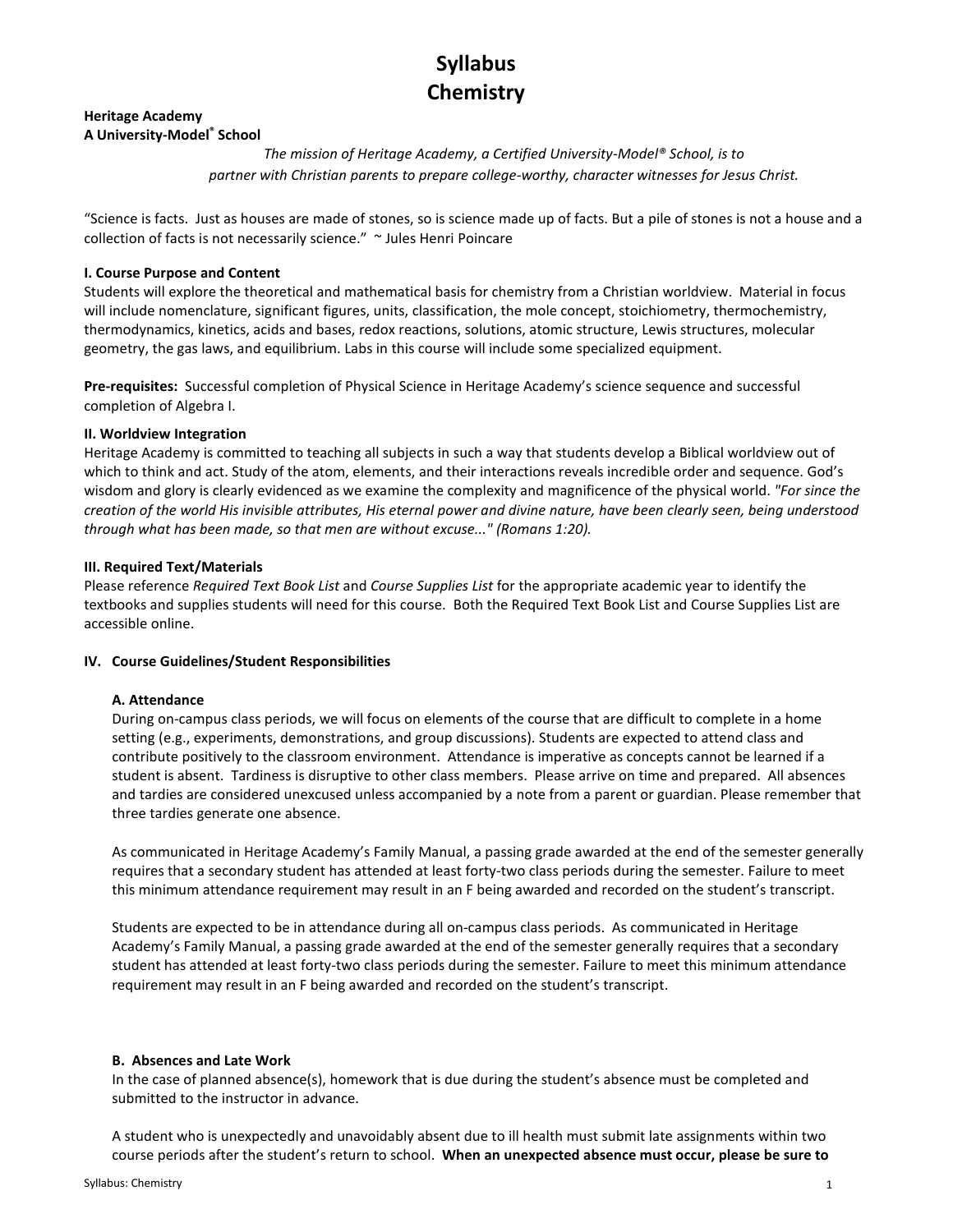# notify the school office and the instructor of the students' absence as quickly as possible, preferably before the involved class occurs. This contact may occur by phone or by email.

Late work that is submitted simply "late" will be graded and penalized with a ten percent grade reduction for each course period that it is late; homework will not be accepted more than three course periods (1 week) past its due date, unless previous arrangements between the teacher and the student's parent have been agreed to in light of peculiar circumstances that are occurring beyond the family's control.

If a student must be absent during a laboratory procedure, written work with a similar point value may be assigned.

### C. Student Conduct and Preparation for Learning

For the sake of promoting a safe and focused learning environment, the student is expected to conduct himself/herself in keeping with the following expectations throughout the course of the semester:

- 1) Arrive on time to each class period with the appropriate class materials available for access (e.g., organized notebook with dividers and filed materials, paper, writing tools, texts, and other tools as directed)
- 2) Arrive prepared to submit completed at-home assignments at start of each class period.
- 3) Arrive ready to listen, learn, take notes, and participate in teacher-directed classroom discussions and activities.
- 4) Ask for clarification or further explanation when a concept or direction remains unclear.
- 5) Demonstrate a spirit of cooperation, kindness, and respect toward the teacher and fellow classmates, demonstrating respect to Heritage Academy's Code of Conduct.
- 6) Refrain from horseplay or irresponsible behavior, particularly during laboratory exercises. Note: Students will be warned once if their classroom behavior is irresponsible or distracting. They will be removed from the classroom, with a zero grade for the day, for the second infraction. Safety in the classroom – during lab exercises, especially – must be a priority for all.
- 7) Help keep the classroom area clean and orderly.
- 8) Cooperate with the parent-educator and the Heritage Academy teacher to complete homework in a timely fashion
- 9) Communicate concerns regarding schoolwork to both the Heritage Academy teacher and the parent-educator, so that these concerns can be addressed quickly.
- 10) On the whole, conduct himself or herself in a manner that is worthy of Christ and reflects the life of the Holy Spirit in him/her: " . . . that you may live a life worthy of the Lord and may please Him in every way: bearing fruit in every good work, growing in the knowledge of God, being strengthened with all power according to His glorious might so that you may have great endurance and patience, and joyfully giving thanks to the Father, who has qualified you to share in the inheritance of the saints in the kingdom of light" (Colossians 1:12).

#### D. At-Home (Satellite Classroom) Investment

Daily home-assignments will be outlined on the weekly Home-Communication Sheet the student will receive each Monday. The student can expect to invest approximately 2.5 to 4 hours each week completing coursework at home in preparation for class periods. Course assignments may include any of the following:

- Reading
- Completing questions, problems from the text, or handouts given by the teacher in class.
- Memorization Work (e.g. definitions, formulas, dates, scripture verses, etc.)
- Lab Exercises: preparing for experiments or finishing lab write-ups.
- Maintenance of Course Binder: The contents, divided by subject divider pages, should include weekly homework sheets, completed homework assignments, class notes, lab write-ups, and returned examinations.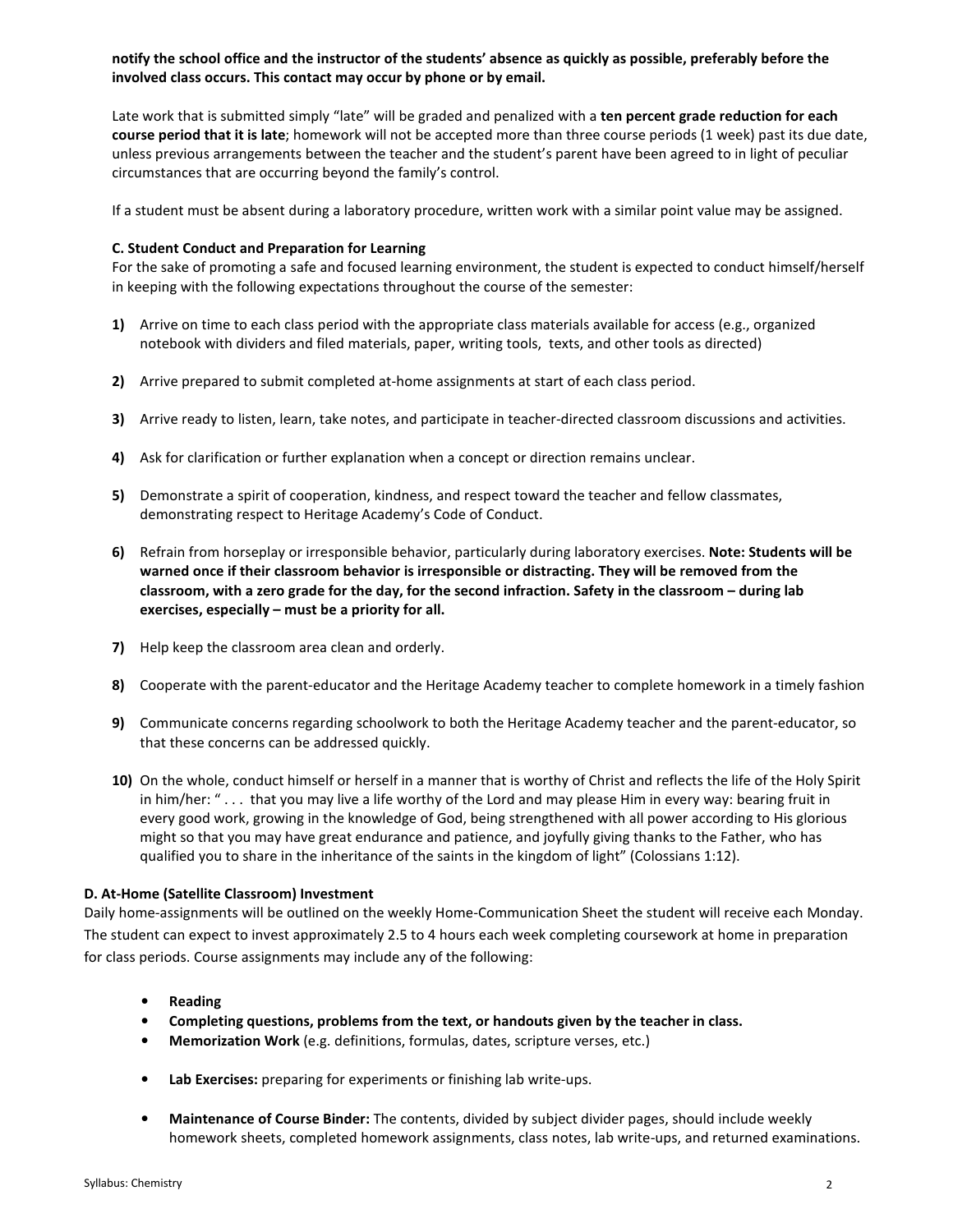Students may choose to maintain a separate file at home which contains work from completed chapters. They will need to keep completed work to prepare for the comprehensive semester finals.

- Writing: Students will keep a Chemistry journal. This should be a bound, (NOT spiral bound) composition notebook. Assignments may include: responses to a questions presented in class; gathering information regarding a specific topic; observations or simple procedures done outside of the classroom; writing and planning a laboratory procedure, or other written response. Specific formats will be provided. The journal will be collected randomly to check for completion and content.
- Conducting Research /Completing Special Projects: Students may be directed to research various topics throughout the semester for the purpose of presenting information or arguing a point. This may include web work. Plagiarism is never acceptable.
- Dialog: Student may be instructed to discuss and/or explore certain topics or concepts with a parent. These assignments will be given purposefully and should not dismissed.
- Preparation for Tests: Students may be instructed to review notes, various texts, previously completed tests, scripture verses and/or to complete review questions and practice problem etc, in preparation for tests.
- Other Assignments: additional types of assignments may given throughout the semester at the discretion of the instructor.

#### F. Assessments

A written examination, or equivalent, will be administered at the end of each unit. At the end of each semester, students will take comprehensive, semester final, in keeping with Heritage Academy's Semester Exam Schedule.

#### G. Grades

The student will be awarded points according to the level of mastery he/she demonstrates on assessments, written assignments, laboratory exercises, special projects such as papers, and signed homework sheets. One point will be awarded each week that the student's parent's signature or initials is provided on the home-assignment sheet.

#### Grade Apportionment

| Labs/Homework | 45% |
|---------------|-----|
| <b>Tests</b>  | 40% |
| Final exam    | 15% |

#### Grading Scale

Letter grades will be assigned according to the scale below: 100-95…. A 86-83 …..B 76-73…. C 69-60…. D 94-90 ….. A- 82-80…. B- 72-70…. C- 59 or below ….F 89-87 ….. B+ 79-77…. C+

The course grade the student is awarded at the end of the semester will indicate the grade that will also appear on the student's transcript. To receive high school credit for this class and to maintain eligibility for promotion to the next course in Heritage Academy's science sequence, the student must achieve a percentage grade of 70% or above, (which translates to a letter grade of C- or above) and fulfill attendance requirements.

#### V. Parent Responsibilities

#### A. Embrace the University Model

University-Model Schooling at Heritage Academy is driven by two guiding principles:

- to preserve and strengthen God-ordained family relationships;
- to offer students the opportunity to achieve a high degree of academic excellence.

Heritage Academy operates as a University-Model School®, designed for families who want their students to flourish from a life anchored in the home yet still gain from the best aspects of traditional, classroom education. Courses offered at Heritage Academy occur every-other-day so that students may realize the benefits of qualified